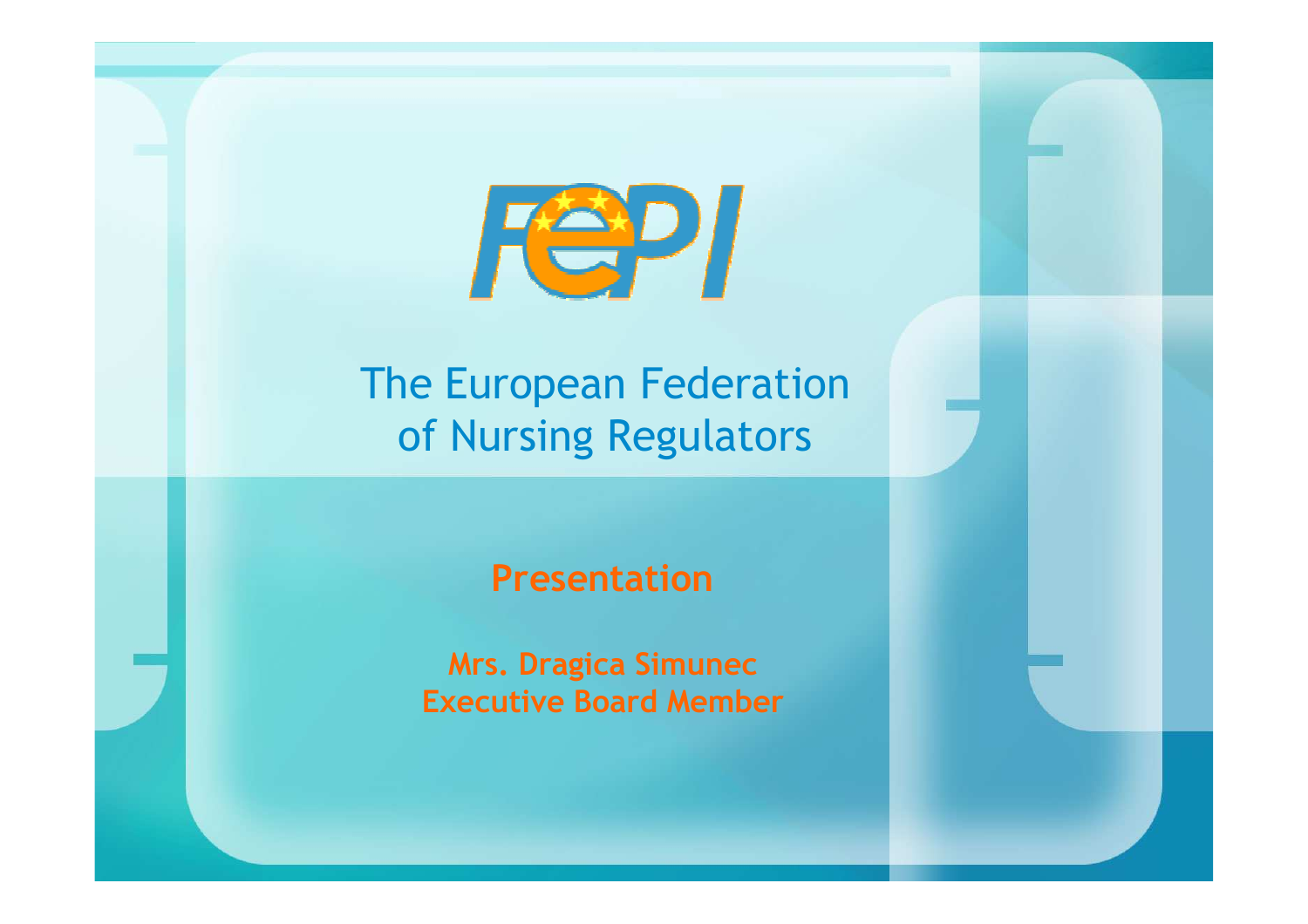## Foundings

- • FEPI was founded as a result of increasing mobility of nursing professionals across Europe
- •• According to article 2 of its statutes: "FEPI is a federation of competent authorities that regulate the nursing profession in Europe and whose function is to protect the citizen."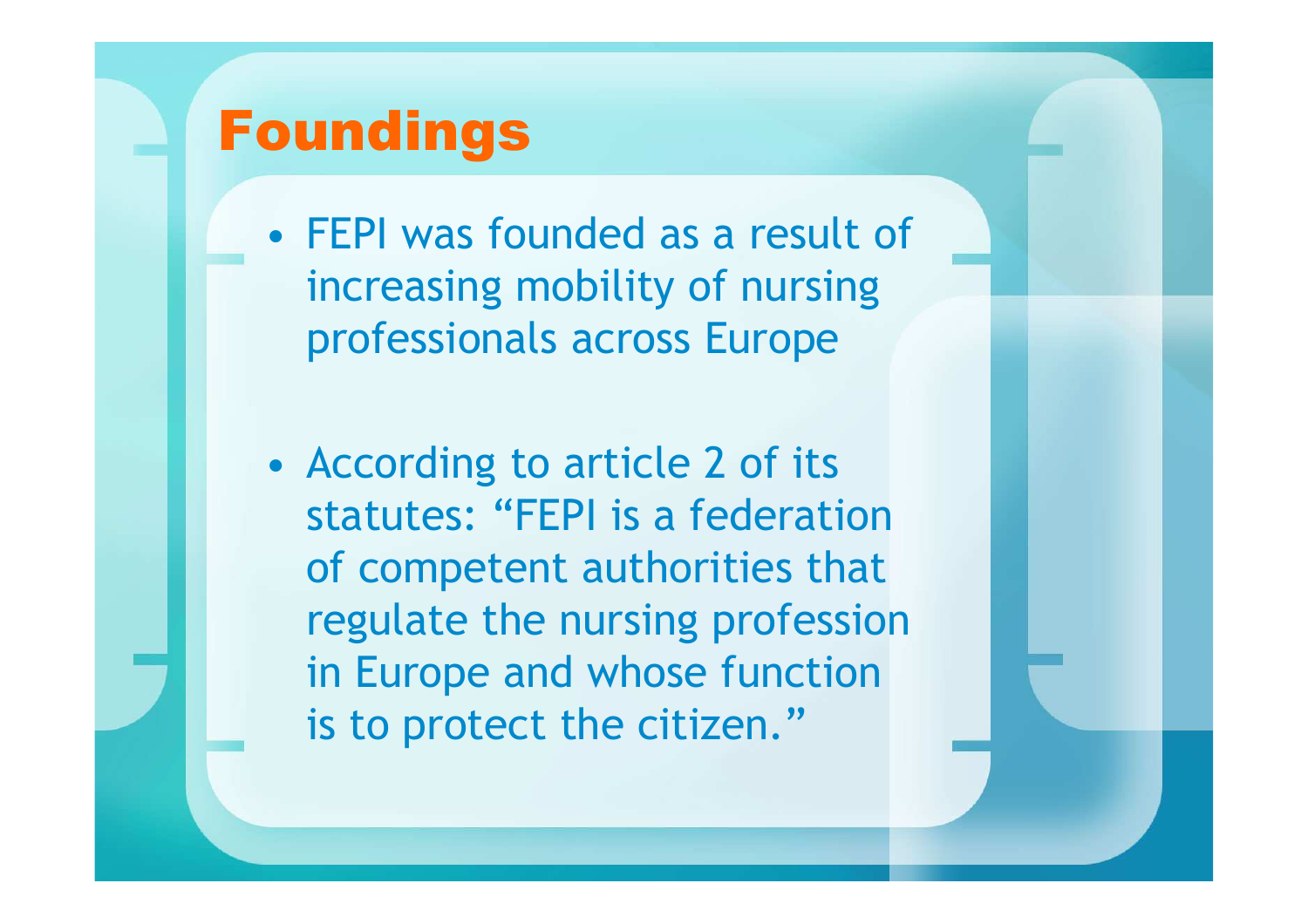• FEPI is not a Trade Union, respects the work of all associations representing the professionals, and seeks to promote and develop dialogue amongst health professionals and all other stakeholder in the field of public health.

• Today, FEPI is the only international organisation representing the regulatory bodies of nursing.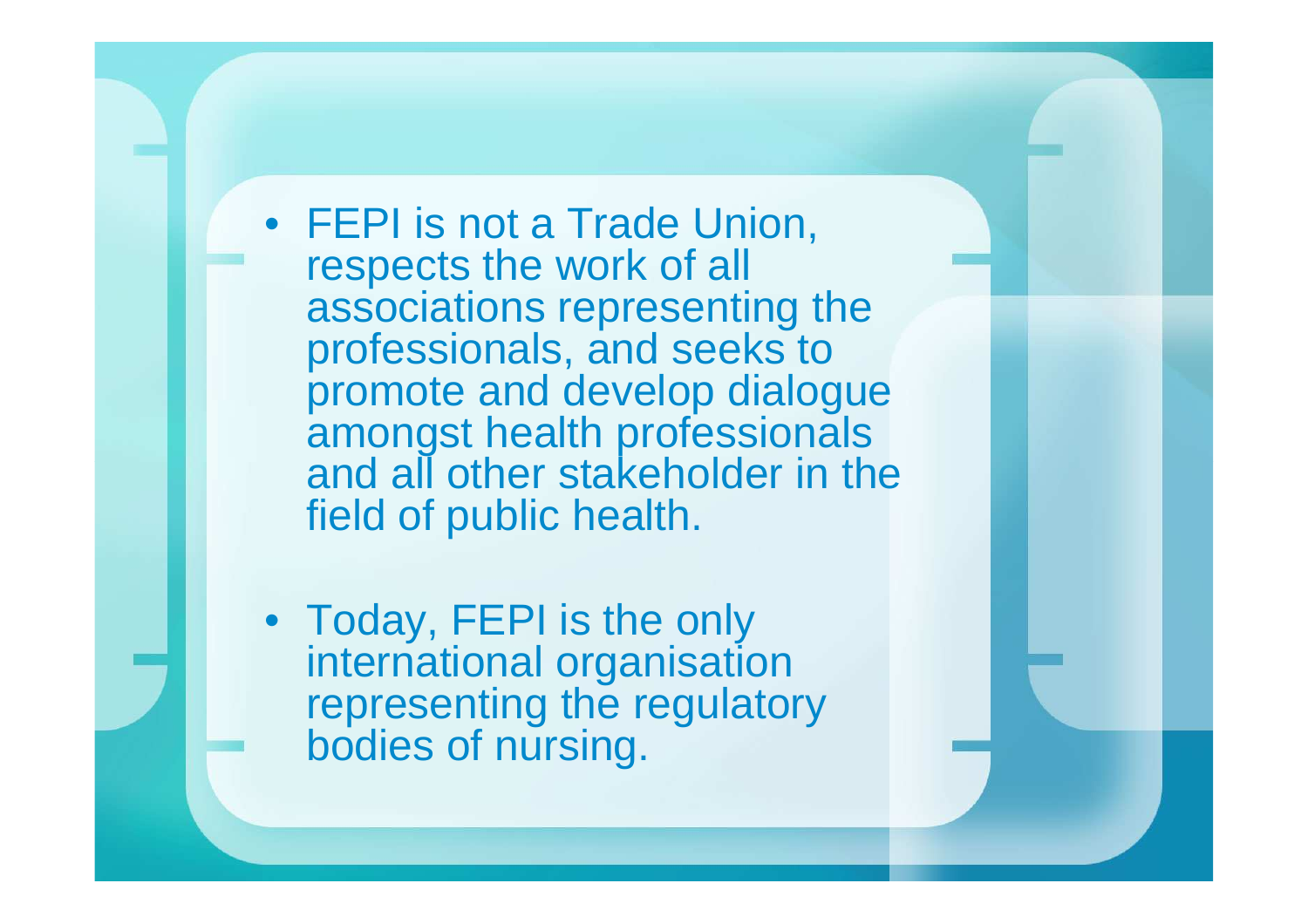#### Role and Identity

What FEPI also provides :

- $\bullet$ A European Network for common action in EU policy, interest representation and advocacy for nursing regulation.
- •• A Platform to exchange information among<br>regulatory bodies and competent regulatory bodies and competent authorities for nursing.
- •An institutional 'identity' for co-operation in research and policy development projects.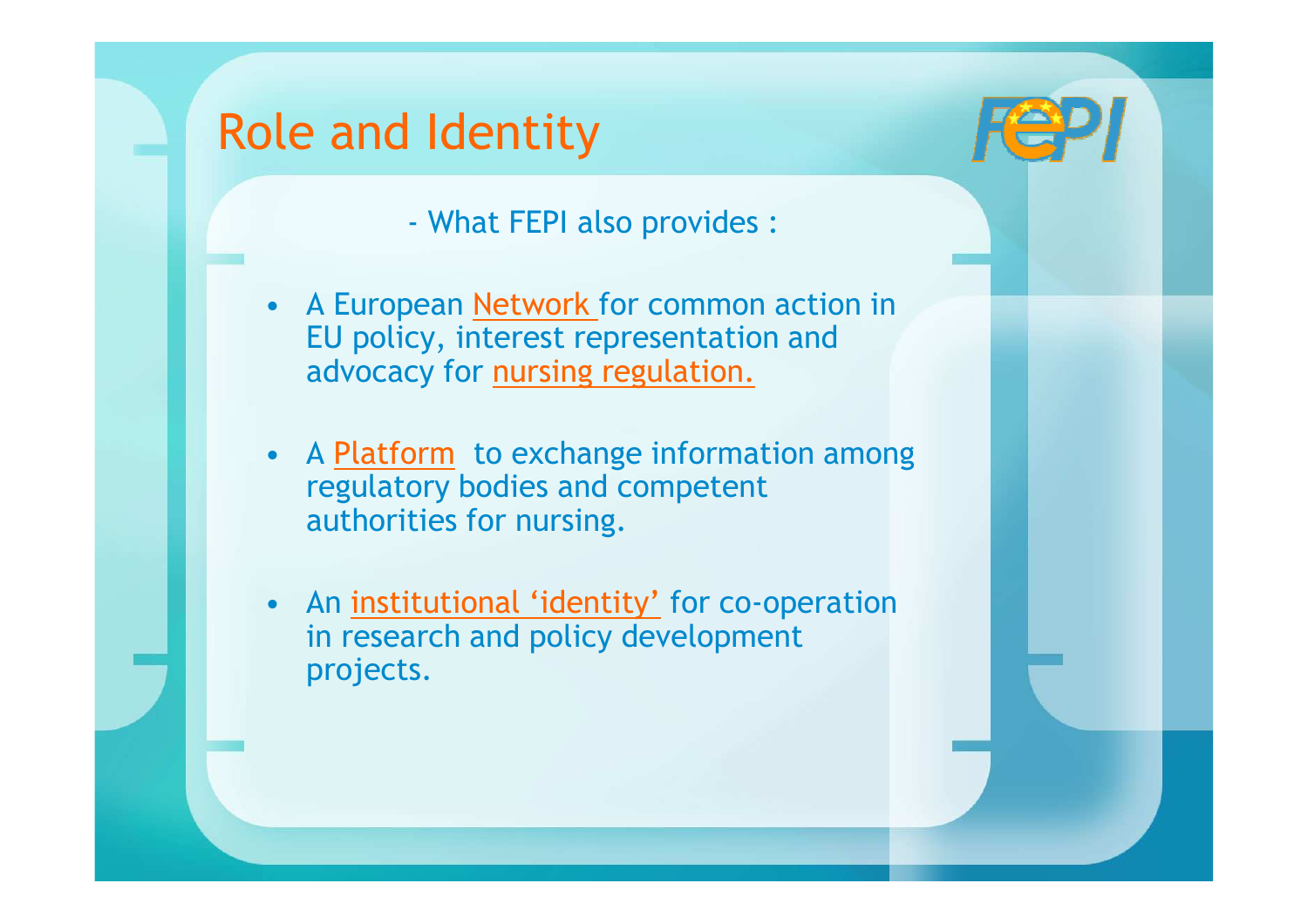#### Presidency and Vice-Presidency

- $\bullet$  Today the President of FEPI is Prof. Loredana Sasso (IPASVI)
- $\bullet$  FEPI has two Vice-Presidents: Dr. Maximo Gonsalez Jurado (Consejo General de Enfermeria) and Anne Carrigy (An Bord Altranais)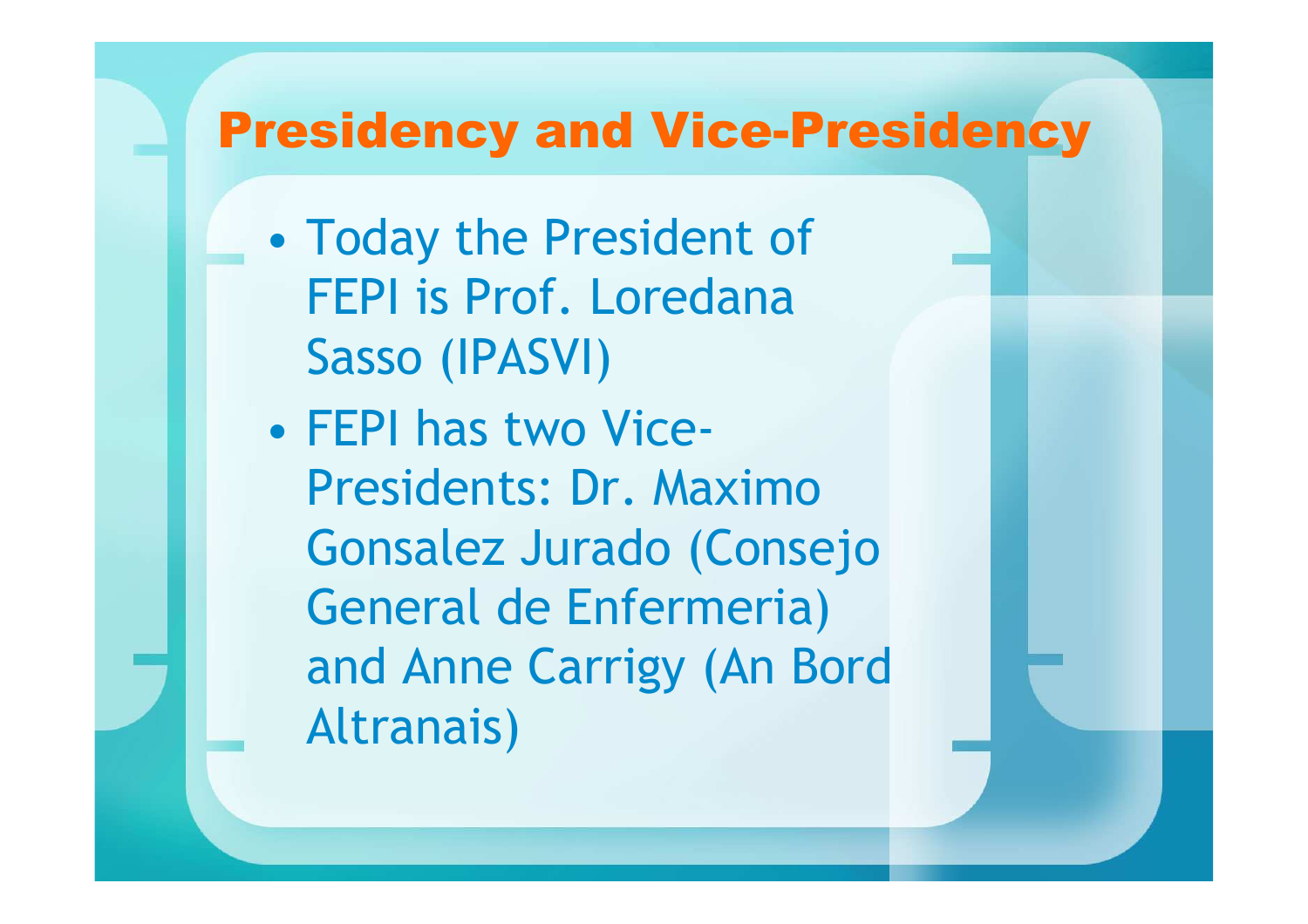### History and legal status

- •Established as a European Federation under Italian law in March 2004
- •Members

Croatia **Greece Italy**  Ireland Romania Poland PortugalSpain UK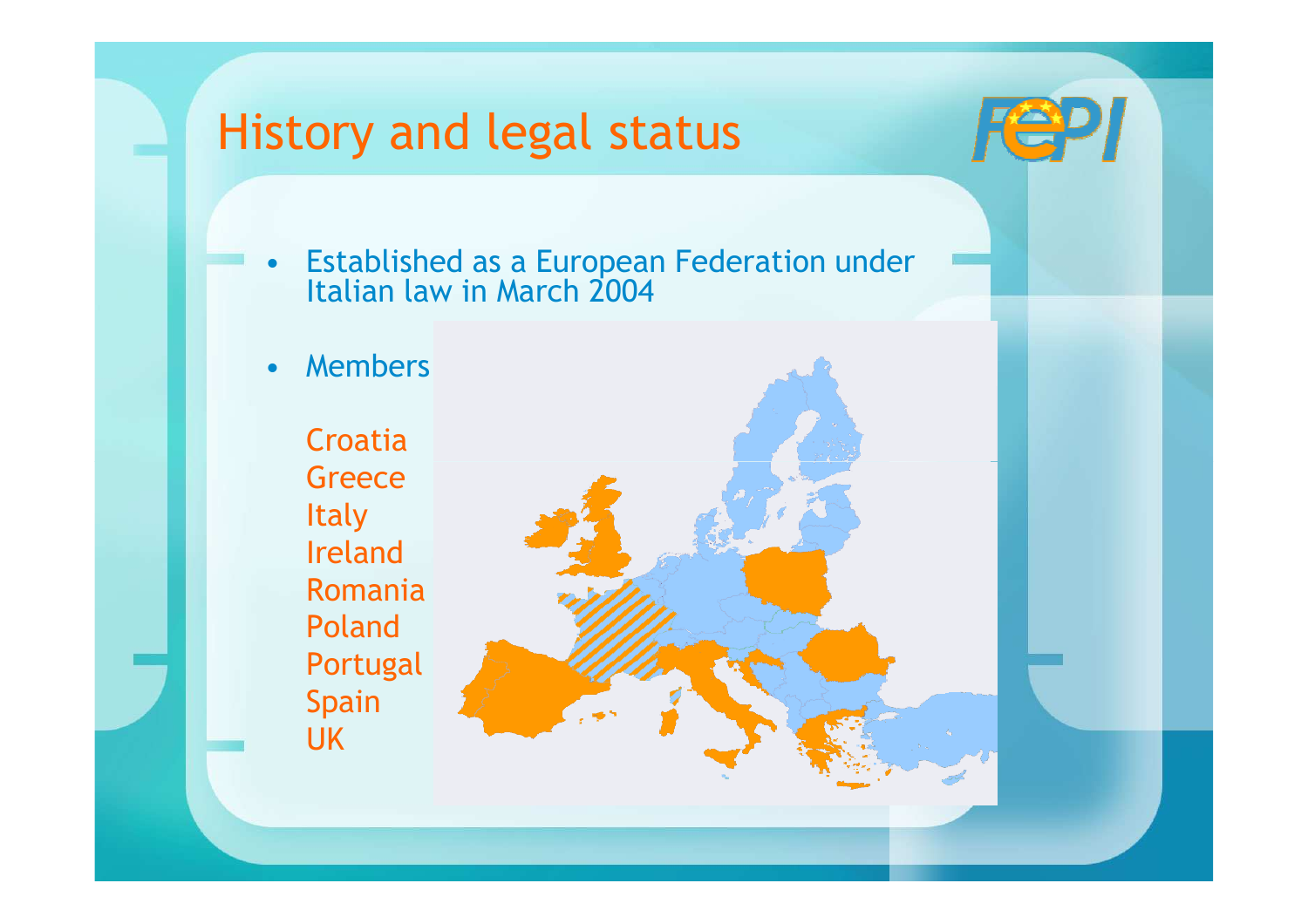### Advocacy areas

- $\bullet$ Public Health
- $\bullet$ Education and Training
- $\bullet$ • Internal Market
- •Patient Protection
- •Liberal Professions
- •Provision of services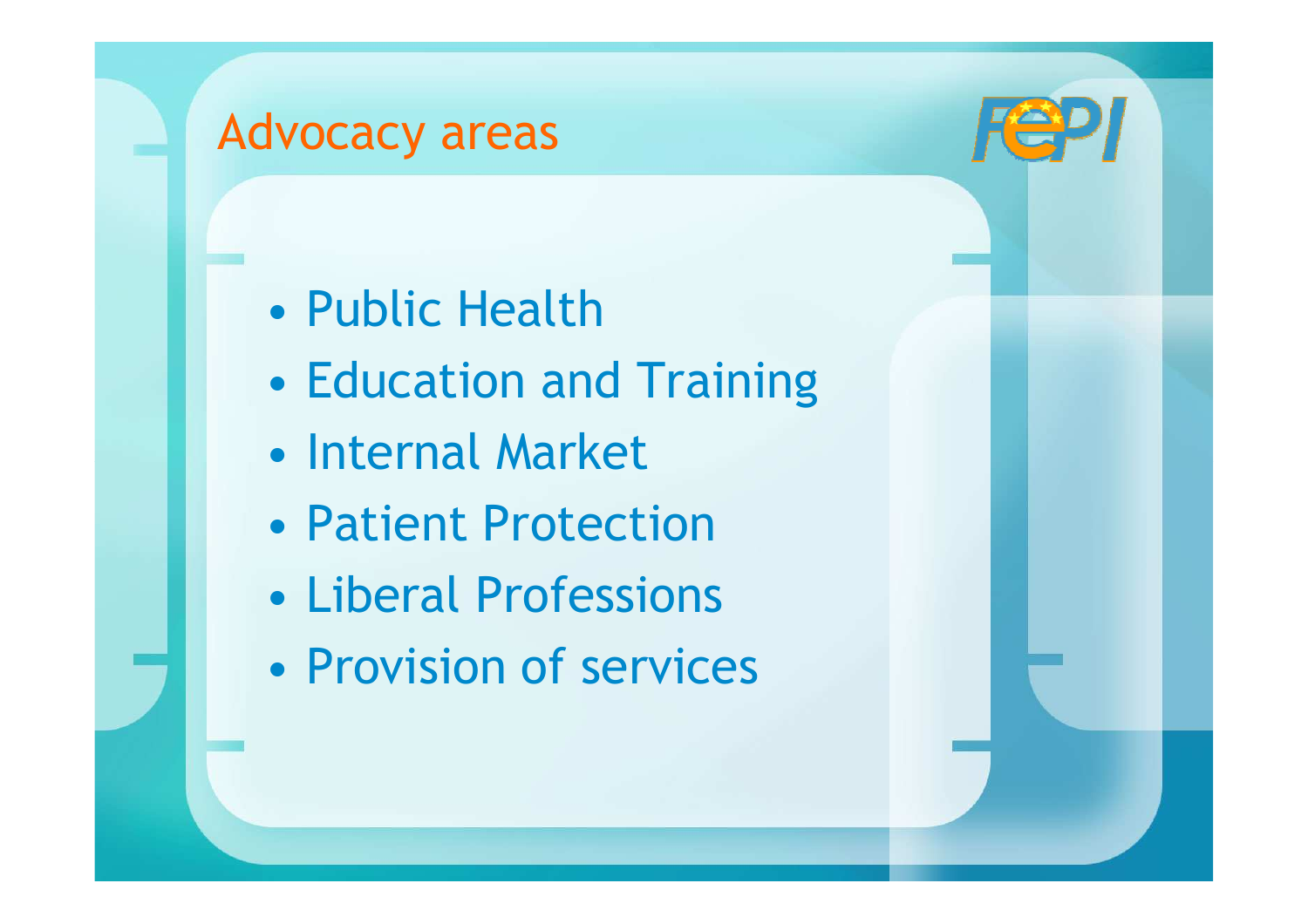# FEPI action via its working groups  $F^2$

 FEPI WG on Ethical Codes: preparing a European code for Nursing professionals

•

•

•

•

 $\bullet$ 

- FEPI WG on Education Training & Competences: following up the work on Tuning competencies, working on the implementation of Recognition of Professional Qualifications **Directive**
- FEPI WG on Regulation: exchange of information and good practice on registration, fitness to practise, regulation
- CEPLIS Health WG: working with other health professionals on the services and health Directives
- Language WG: set up a discussion group jointly with CEPLIS and other organisations that support language learning and competencies